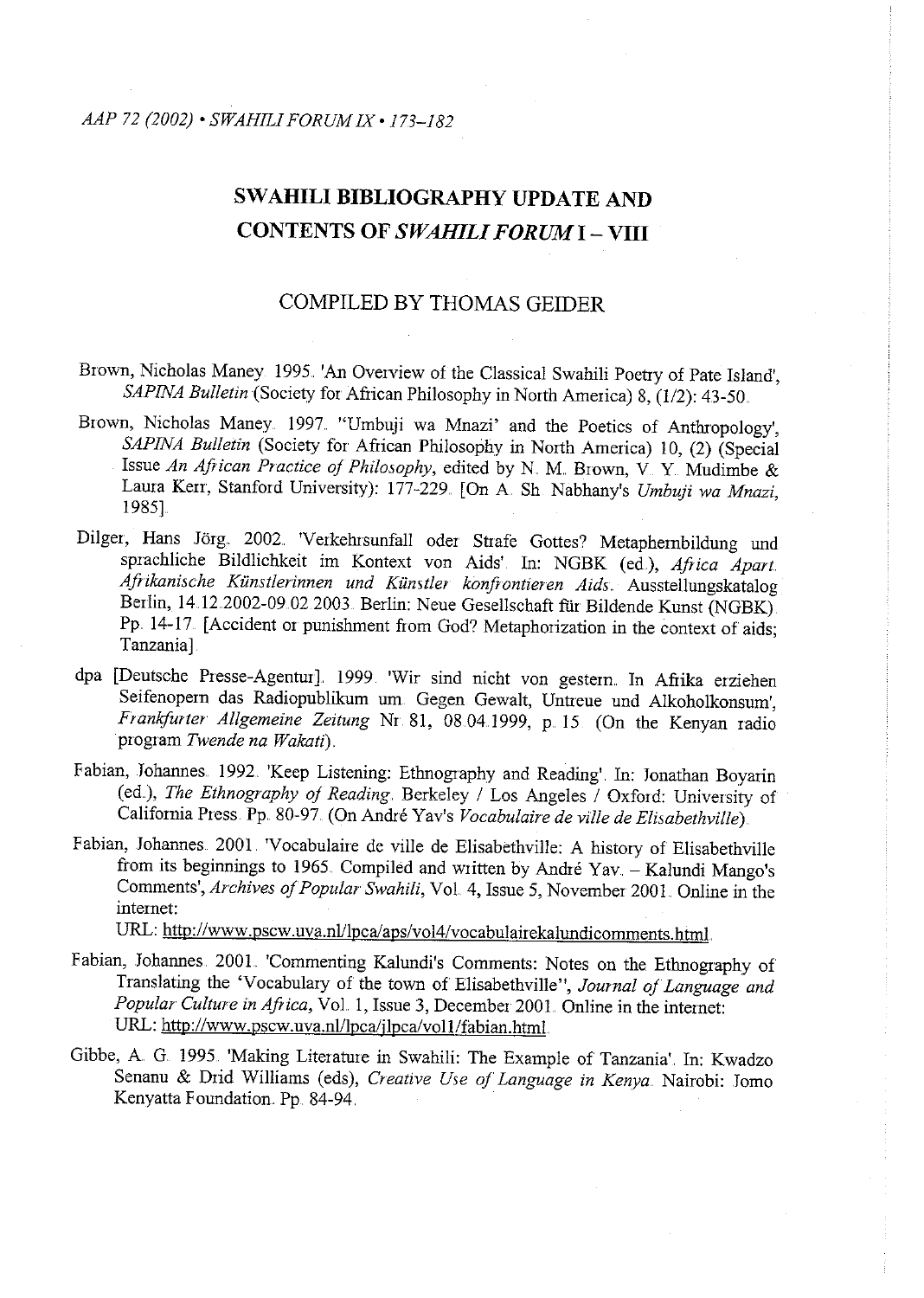- Graebner, Werner. 2002 "Copyright Art' Schildermaler in Dar es Salaam in den 1990er Jahren' In: Tobias Wendl (ed.), *Afrikanische Reklamekunst*. Wuppertal: Peter Hammer. Pp 102-106. (Popular painters in Dar es Salaam of the 1990s).
- Gromova, Nelly.. 200L 'Uchunguzi wa Kiswahili katika Umsi', *Kiswahili* 64: 17-21
- Gurnah, Abdulrazak & Manfred Loimeier 2002. 'Was bedeutet Fremdheit?' (Interview), *LiteraturNachrichten* (Frankfurt) 72: 7-8.
- Herms, Irmtraud. 2001. Review: Abdulaziz Y. Lodhi, *Oriental Influences in Swahili A Study in Language and Culture Contacts,* Goteborg 2000; in: *Afrikanistische Arbeitspapiere*  67: 199-200 (In German).

Hoorweg, Jan, Dick Foeken & R. A. Obudho (eds). 2000. *Kenya Coast Handbook. Culture, Resources and Development in the East African Littoral.* With a Preface by Prof. Ali A. Mazrui. Münster / Hamburg / London: Lit-Verlag. (28 Kenyan, Dutch and American authors on the geography, demography, land and marine resources, urbanization, ethnic situation, colonial history, contemporary politics, religion, agriculture, industrialization, tourism, employment, education, health, gender issues, land settlement, housing, water resources and port development of the Kenyan coast; with recent statistical data, several sketch maps and comprehensive bibliography)

- John, Peter 200L 'Mapendekezo ya Istilahi zinazoweza kutumika katika fasihi', *Kiswahili* 64: 91-103.
- Kezilahabi, Euphrase & Heinz Hug 2002 'Modeme in afiikanischer Sprache' (Interview), *LiteraturNachrichten* (Frankfurt) 72: 9-11 (Short portrait of E. Kezilahabi)
- King'ei, Kitula. 200L 'Historical and Folkloric Elements in Fumo Liyongo's Epic', [E-journal] *Folklore* (Tartu, Estonia), VoL 16, pp. 78-86 .. URL: http://haldjas.folklore.ee/folklore/vol16/liyongo.pdf.
- Kokole, Omari H 1993. 'Ali A Mazrui' Bernth Lindfors & Reinhard Sander (eds), *Twentieth-Century Caribbean and Black African Writen, Second Series ..* (Dictionary of Literary Biography, Vol. 125). Detroit / Washington / London: Gale Research Inc. Pp. 82-88.
- Korzonnek, Guido 2002. 'Tansania: Tradition und Modernität der Swahili-Literatur', *LiteraturNachrichten* (Frankfurt) 72: 11-13.. (Useful brief survey of modem Swahili literature, perspective of possible translations into German}.
- Kresse, Kai. 2001. Approaching Philosophical Discourse in a Swahili Context. Unpublished Ph. D. Thesis, University of London.
- Mazrui, Ali A 2000. 'Preface The Kenya Coast: Between Globalization and Marginalization'. In: Jan Hoorweg, Dick Foeken & R. A. Obudho (eds), *Kenya Coast Handbook Culture, Resources and Development in the East African Littoral* (African Studies Centre, 3) Münster / Hamburg / London: Lit Pp. xxi-xxvi.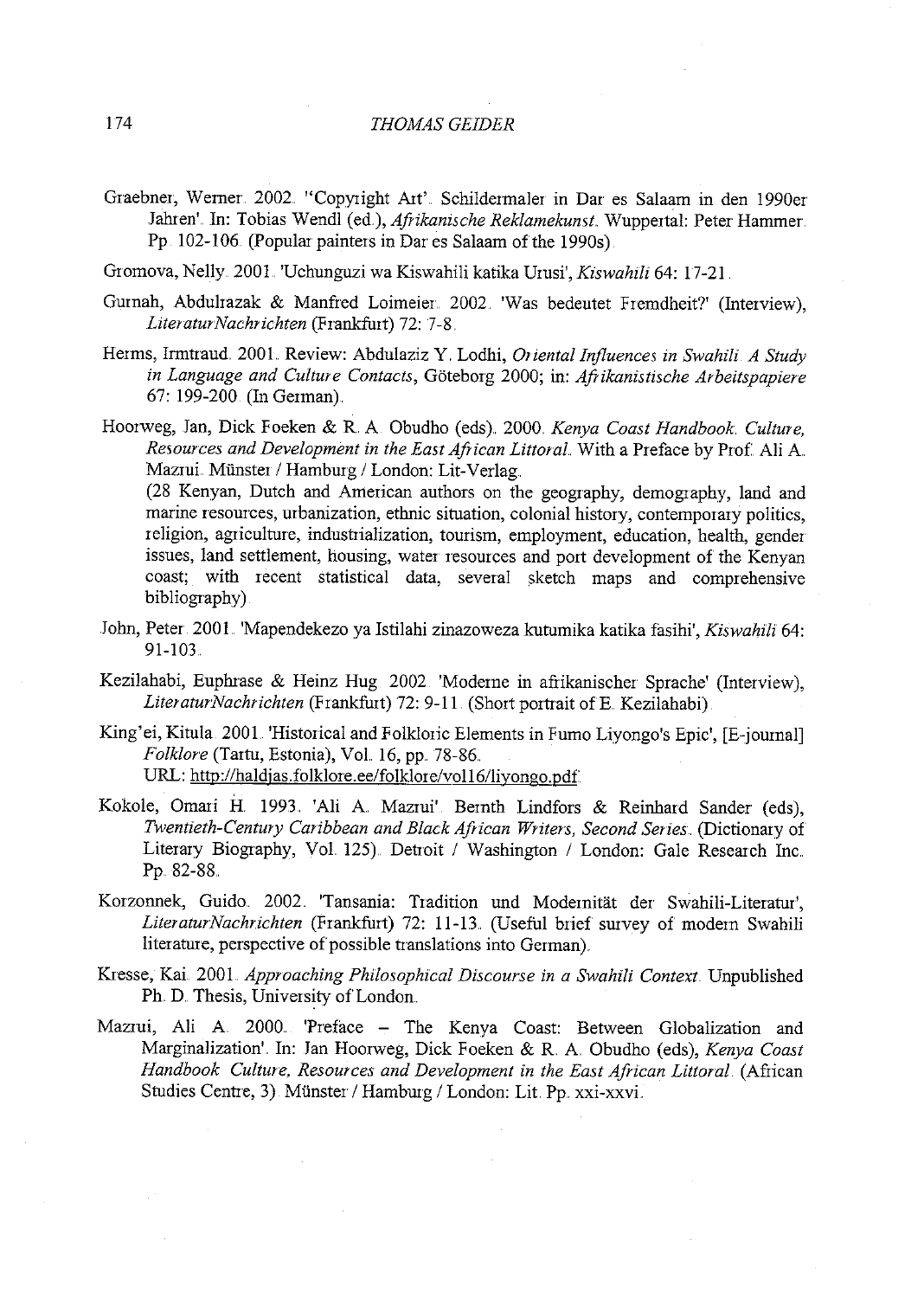#### *SWAHILI BIBLIOGRAPHY* 175

- Middleton, John. 2000 'The Peoples'. In: Jan Hoorweg, Dick Foeken & R. A Obudho (eds), *Kenya Coast Handbook Culture, Resources and Development* in *the East African Littoral.* (African Studies Centre, 3). Münster / Hamburg / London: Lit. Pp. 101-114.
- Mochiwa, Z S. M. 200L 'Tabaruku: Saadani Abdu Kandoro: Mkuki wa Ushairi na Ngao ya Siasa', *Kiswahili* 64: xiv-xvi.
- Mohlig, Wilhelm L G 1994. "Den Gecko vom Dach holen'. Obersetzen Kunst, Wissenschaft und Praxis (IV)', *Neue Zürcher Zeitung No.* 231, 04.10.1994, p. 46 (On the German translation of Aniceti Kitereza, *Bwana Myombekere na Bibi Bugonoka* . Dar es Salaam 1980).
- Momanyi, Clam. 2001. 'Nafasi ya Mwanamke katika Ushairi wa Shaaban Robert', *Ki:Swahili*  64: 53-64.
- Mukuria, Davies M. 1995 'Kenya's Language Policy Developments with Special Emphasis on Kiswahili'. In: Kwadzo Senanu & Drid Williams (eds), *Creative Use of Language in*  Kenya. Nairobi: Jomo Kenyatta Foundation Pp. 34-44.
- Mulokozi, M. M. 2001 'Stunted Growth of Kiswahili Literature in Kenya Causes and Remedy- A Rejoinder to Prof. Kitula King'ei's Article (Kiswahili VoL 63, 2000: 89- 95)', *Kiswahili* 64: 65-69.
- Ndungo, Catherine. 2002. 'Social Construction of Gender with Special Reference to Gikuyu and Swahili Proverbs', *Fabula* 43, (1/2): 64-74.
- Ntarangwi, Mwenda. 2001. 'A Socio-historical and Contextual Analysis of Popular Musical Performance Among the Swahili of Mombasa, Kenya', *Cultural Analysis* (University of http://www.blunttruth.com/oldSite/taarabfinalB.pdf.  $(28.05.2002)$ .
- Ogechi, Nathan O. 2002. 'The Base Language Question in Ekegusii, Kiswahili, English, and Sheng Codeswitching in Kenya'. In: Theda Schumann, Mechthild Reh, Roland Kießling & Ludwig Gerhardt (eds), *Aktuelle For:schungen zu afrikanischen Sprachen Sprachwissenschaftliche Beitriige zum 14. Afrikanistentag, Hamburg, <sup>11</sup>.. -14. Oktober*  2000. Köln: Rüdiger Köppe. Pp. 93-114.
- Omar, Alwiya S. 1993. *Linking Openings to Closings in Kiswahili Conversations.* Bloomington: Indiana University Linguistics Club Publications. 48 pp.
- Pawliková-Vilhanová, Viera. 1996. 'Swahili and the Dilemma of Ugandan Language Policy', *Asian and African Studies* (Bratislava) 5: 158-170.
- Pouwels, Randall L. 2002. 'Bibliography of Primary Sources of the Pre-Nineteenth Century East African Coast', *History in Africa* 29: 393-41 L
- Scheckenbach, Gerlind 2001. Review: Yakobo Lumwe, *Eine Reise nach Bukoba*. Übersetzt und bearbeitet von Ernst Dammann. München: Fink, 1996; in: Orientalistische *Literaturzeitung* 96, (1): 145-153. (In German).
- Schneppen, Heinz. 2002.. 'Das Sansibarbild der Deutschen zu Beginn der Kolonialisierung 1880-1890' In: Theda Schumann, Mechthild Reh, Roland Kießling & Ludwig Gerhardt (Hrsg.), *Aktuelle Forschungen zu afrikanischen Sprachen. Sprachwissenschaftliche*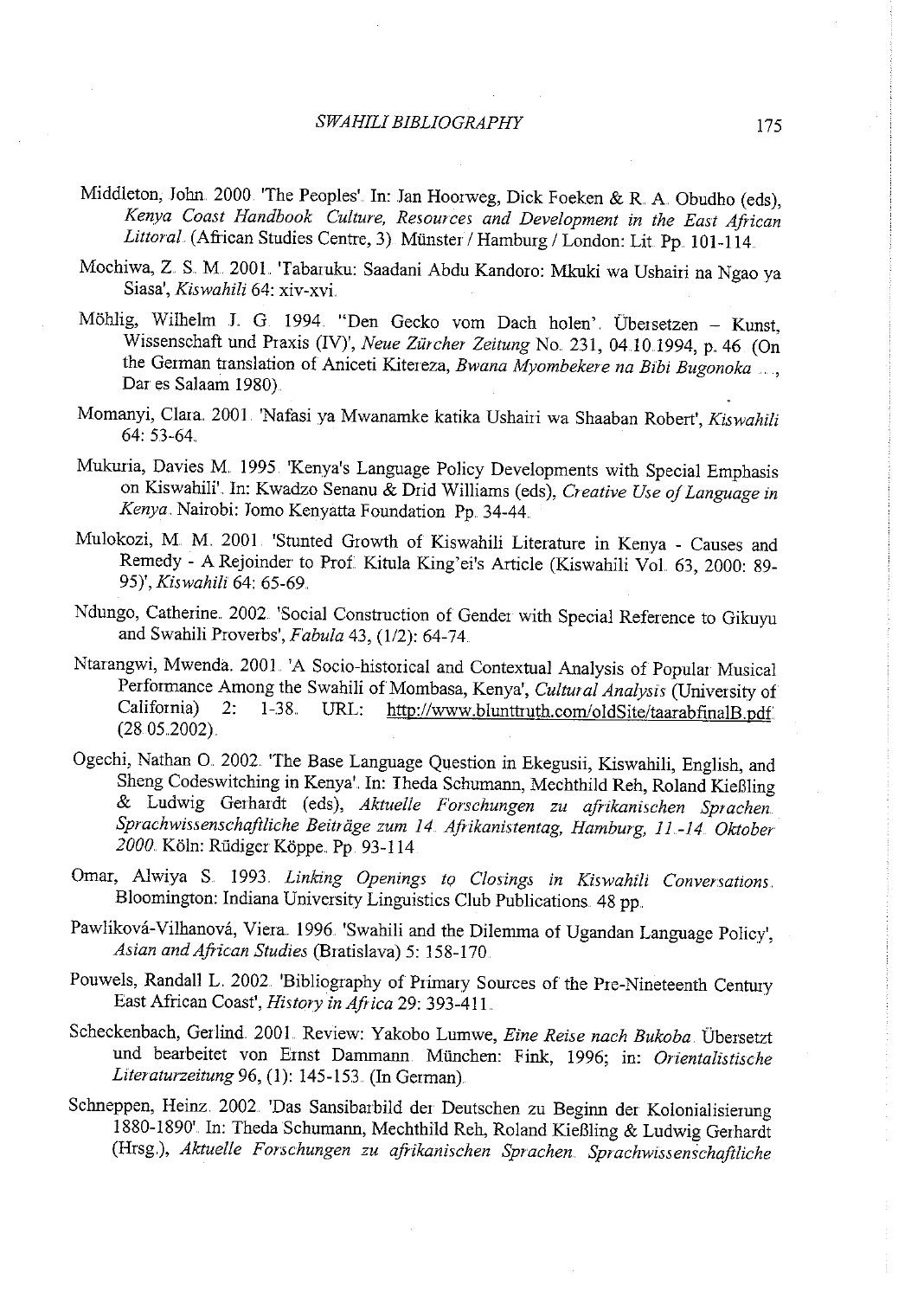Beiträge zum 14 Afrikanistentag, Hamburg, 11-14 Oktober 2000 Köln: Rüdiger Köppe. Pp. 307-316. (The German images of Zanzibar at the beginning of German colonization, 1880-1890).

- Shitemi, Naomi L. 2001. 'Pidginization: Sheng, the Melting Pot of Kenyan Languages and an Anti-Babe! Development', *Kiswahili* 64: 1-16.
- Sperling, David C. 2000. 'Religion and Society'. In: Jan Hoorweg, Dick Foeken & R. A. Obudho (eds), *Kenya Coast Handbook Culture, Resources and Development in the East African Littoral.* (African Studies Centre, 3). Münster / Hamburg / London: Lit. Pp. 157-171
- 'Tabaruku: Rugatiri Mekacha', *Kiswahili* 64, 200 I: viii-xiii
- Walibora, Kenneth. 200L 'Matatizo ya Tafsiri katika Vyombo vya Habari', *Ki:Swahili* 64: 23- 30 ..
- Were-Mwaro, A. G. 2001 'Istilahi za Kiswahili za TUKI (1990): Tathmini ya Kufaa kwake', *Kiswahili* 64: 31-5L
- Westley, David M. 200L *A Bibliography of Swahili Language and Linguistics ..* Madison: African Studies Program, University of Wisconsin. 62 pp. (1514 titles on Swahili language studies grouped into: General Works, Bibliographies, Dictionaries, Self-Instruction, Teaching Aids, Index)
- Wolf, Thomas P. 2000. 'Contemporary Politics'. In: Jan Hoorweg, Dick Foeken & R.A. Obudho (eds), *Kenya Coast Handbook Culture, Resources and Development in the East African Littoral Münster / Hamburg / London: Lit Pp. 129-155.*

# **Contents of** *Swahili Forum* **I- VIII**

#### *Swahili Forum* **I, 1994:**

*Afrikanistische Arbeitspapiere,* Nr. 37, March 1994 Edited by Rose-Marie Beck, Thomas Geider & Wemer Graebner .. 213 pp ..

- I. Sheikh, Sauda: *Yanayoudhi kuyaona Mafumbo na vijembe vya Kiswahili,* 7-11 ..
- 2 Bertoncini-Zubkova, Elena: *Image de la femme dans la litterature swahili,* 13-27
- 3. Frank!, PJL & Yahya Ali Omar: *Shairi la washona-nguo wa Mambasa. 'The Tailor:s ofMombasa' A Nineteenth Century Satire from Central Swahili-Land,* 29-46 ..
- 4 Nurse, Derek: *Historical Texts from the Swahili Coast,* 47-85 ..
- 5 Eastman, Carol: *Service, Slavery (Utumwa) and Swahili Social Reality,* 87-107
- 6. Rwezaura, B ... *Constraining Factors to the Adoption ofKiswahili as a Language ofthe Law in Tanzania,* !09-126 ..
- 7 Sarnsom, Ridder H. & Thilo C. Schadeberg: *Kiinimacho cha mahali. Kiambishi tamati cha mahali -ni,* 127-13 8

Schicho, Walter: 'Ist es unhöflich mit Worten sparsam zu sein?' Überlegungen zur *interkulturellen Begegnung deutsch-Swahili,* 139-158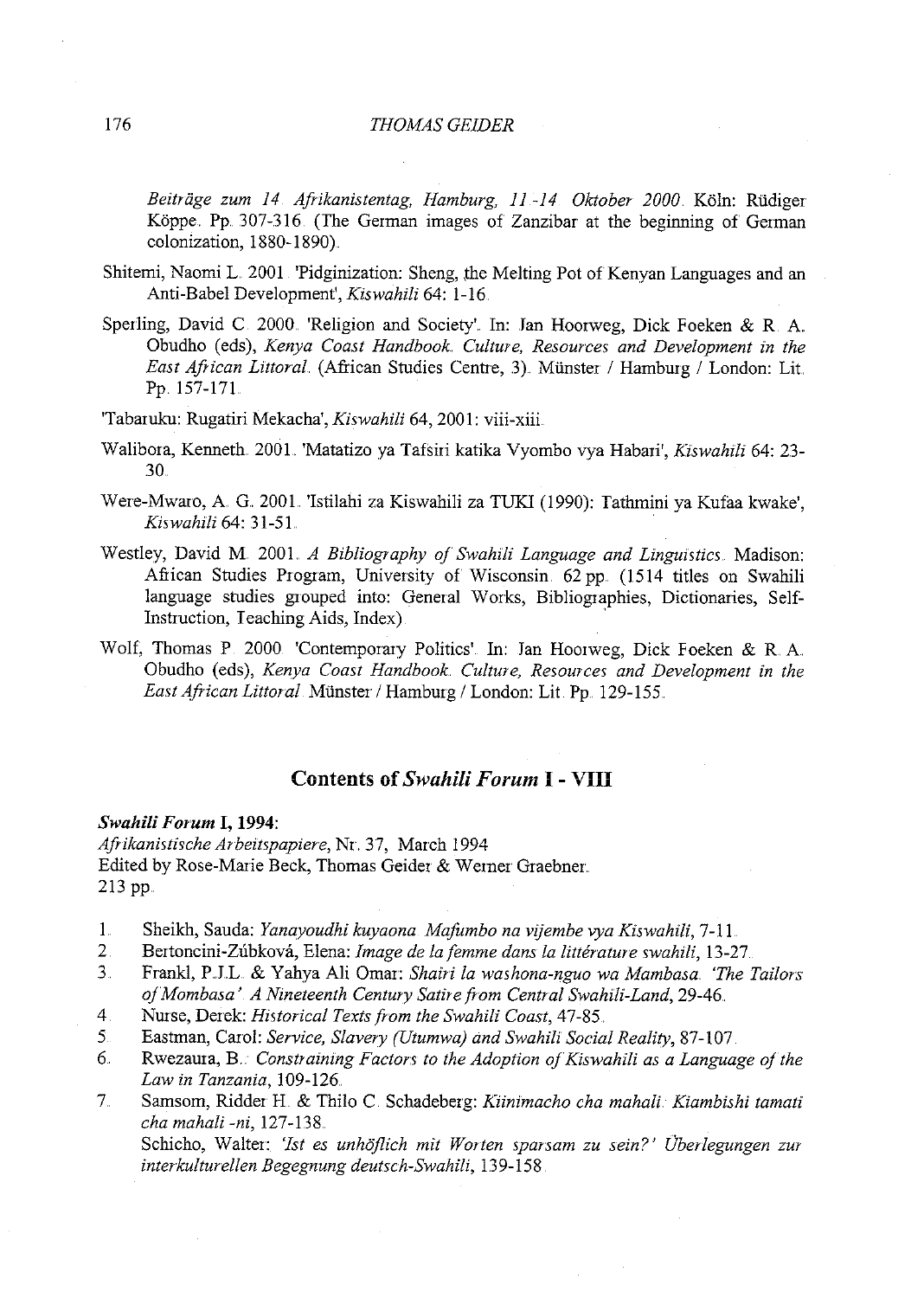- 8.. Blommaert, Jan: *Ethnocoherence and the Analysis of Swahili Political Style. Steps towards a Method,* 159-167.
- 9. Hurskainen, Arvi: *Kamusi ya Kiswahili Sanifo in Test A Computer System for Analyzing Dictionaries andfor Retrieving Lexical Data,* 169-1 <sup>79</sup>
- 10.. Toscano, Maddalena: *From Text to Dictionary. Steps for a Computerized Process,* 181- 195
- 11. Topan, Farouk: Review: *Chacha Nyaigotti-Chacha, Sauti ya Utetezi.. Ushairi wa AbdilatifAbdalla Dar es Salaam 199 2,* 197-198.
- 12. Geider, Thomas: Lubumbashi and Mayotte Two Recent Editions of Swahili-Written *Chronicles (Review Article Johannes Fabian (ed), "History from Below. The 'Vocabulary of Elisabethville' by Andre Yav", Amsterdam 1990, Noel-Jacques Gueunier, "La chronique swahilie du Cadi Umari de Mayotte", Toliara, Madagascar 1989,* 199-204
- 13. Geider, Thomas: *Manuscripts in Swahili and Other African Languages (Review Article Ernst Dammann, "Afrikanische Handschriften in Deutschland. Teil 1.. Handschriften in*  Swahili und anderen Sprachen Afrikas", Stuttgart 1993, 205-208.
- <sup>14</sup>Beck, Rose-Marie: *Drei Swahili-Frauen. Lebensgeschichten aus Mombasa, Kenya (Review Sarah Mirza* & *Margaret Strobe! (eds), Three Swahili Women. Life Histories from Mombasa, Kenya.* - *Wanawake Watatu wa Kiswahili .. Hadithi za Maisha kutoka Mombasa, Kenya, Bloomington I Indianapolis 1989,209-213* ·

# *Swahili Forum* **II, 1995:**

*Afrikanistische Arbeitspapiere,* Nr 42, June !995 Edited by Rose-Marie Beck, Thomas Geider & Werner Graebner. 220 pp.

- 1 Tolmacheva, Marina: *Essays in Swahili Geographical Thought*, 1-40<br>2 Nurse, Derek: *Historical Texts from the Swahili Coast, Part II*, 41-72
- 2 Nurse, Derek: *Historical Texts from the Swahili Coast, Part* If, 41-72.
- 3 Blommaert, Jan: *A Shaba Swahili Life History Text and Translation,* 73-103 (Correct re-edition in Swahili Forum III)
- 4 Nabhany, Ahmed Sheikh: *Mapisi ya Kiswahili,* 104-112
- 5.. Sengo, Tigiti S. Y: *Hali ya kutatanisha ya Ki:Swahili hivileo Afrika ya Mashariki,* 113- 124.
- 6 Fargion, Janet Topp: *Nyota Alfajiri- The Zanzibari 'Chakacha',* 125-131.
- 7 Muombwa, Mohamed Ameir: *Kofia in Zanzibar,* 132-137
- 8. Omar, Ali Yahya & P. J. L. Frankl: *Mashairi ya Waadhi* 'Verses of Admonition' The People of Mombasa Rebuked, 138-157
- 9. Schadeberg, Thilo C.: *Sentensi za kuonyesha matukio yanayotekea kwa pamoja,* 158- 167
- 10. Mazrui, Alamin M.: *Slang and Code-Switching· The Case ojSheng in Kenya,* 168-179
- I!. Bertoncini-Zubkova, Elena: *Slang in Literature? Freddy Macha's Short Story 'Check Bob',* 180-186.
- <sup>12</sup>Gromova, Nelly: *Taasisi ya nchi za Asia na Afrika, Chuo Kikuu cha Moscow Uchunguzi wa Kiswahili katika Urus i,* 187-191 .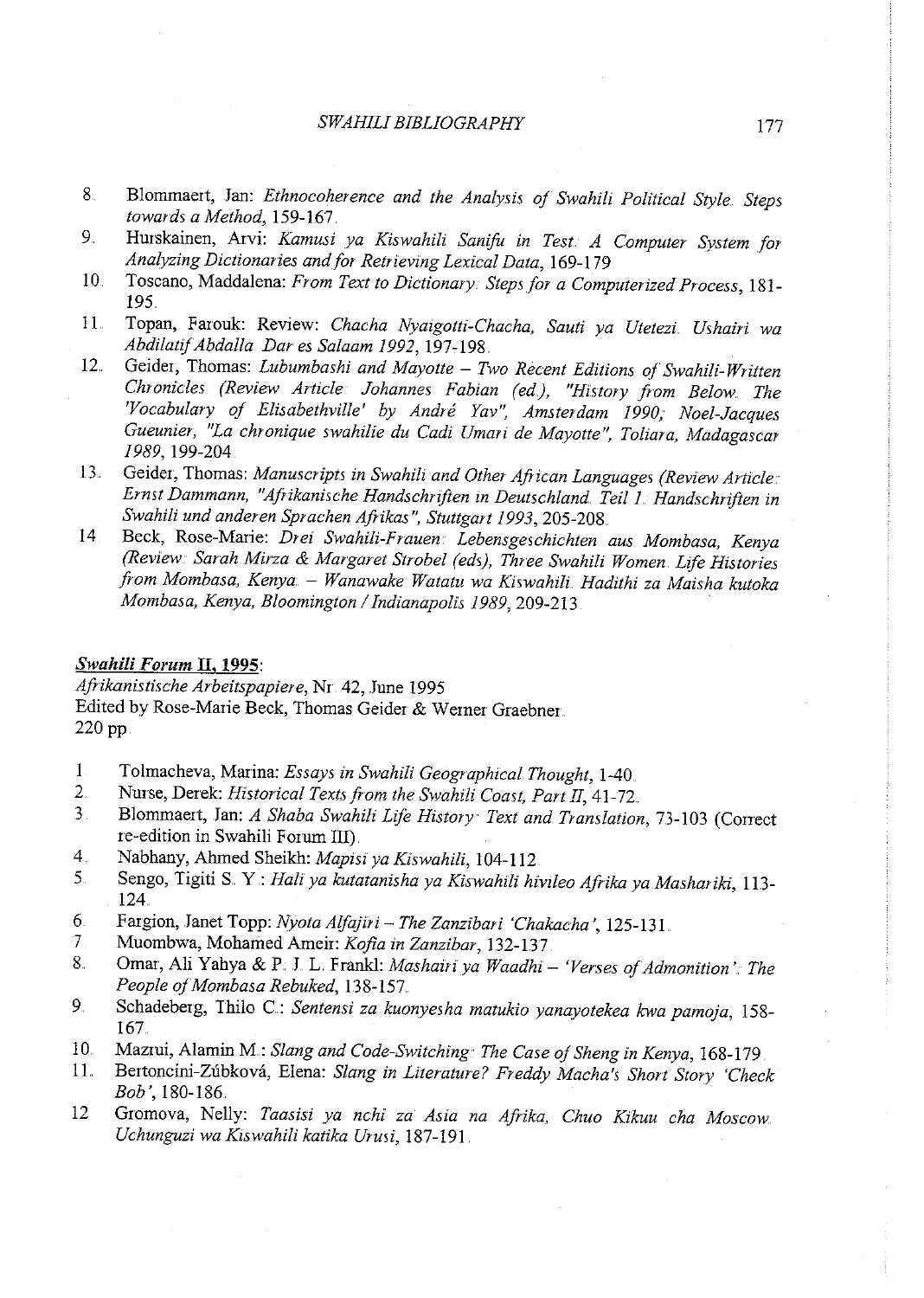# 178 *THOMAS GElD ER*

- 13 Athman, Athman H.: Understanding *Swahili Cultures Some Critical Remarks (Review Essay M Fuglesang, Veils and Videos. Female Youth Culture on the Kenyan Coast, Stockholm 1994),* 203-210 ..
- 14 Geider, Thomas: Review: Elisabeth Linnebuhr, Sprechende Tücher Frauenkleidung der *Swahili (O.stafrika), Stuttgart 1994,211-212.*
- <sup>15</sup>Brzobohata, Marie: *Review Gudrun Miehe* & *Wilhelm* J. *G. Mohlig (eds), SwahiH-Handbuch, Koln 1995,* 212-216..
- <sup>16</sup>Musau, Paul M.: *Review. Gudrun Miehe, Die Sprache der iilteren Swahili-Dichtung (Phonologie und Morphologie), Berlin 1979,216-217..*
- 17 Musau, Paul M.: *Review. Rugatiri D. K Mekacha, The Sociolinguistic Impact of Kiswahili on Ethnic Community Languages in Tanzania A Case Study of Ekinata, Bayreuth 1993,217-219 ..*

#### *Swahili Forum* **Ill, 1996:**

*Afrikanistische Arbeitspapiere,* Nr.. 47, September 1996 Edited by Rose-Marie Beck, Thomas Geider & Werner Graebner. 201 pp.

- 1. Samsom, Ridder: *Tungo za kujibizana. 'Kuambizana ni sifa ya kupendana'*, 1-10.<br>2. Athman, Athman Hussein: *Styles of Swahili Carving* 11-29.
- 2. Athman, Athman Hussein: *Styles of Swahili Carving,* 11-29.
- 3. Blommaert, Jan: *A Shaba Swahili Life History. Text and Translation,* 31-62
- 4.. Schadeberg, Thilo C: *Uo mmoja hautiwipanga mbili Aina za yambwa na maana zake,*  63-71
- 5. Hinnebusch, Thomas l.: *What Kind of a Language Is Swahili?,* 73-95
- 6. Shatry, Alwi M.: *Tamaduni nafasihi za kienyeji kwa lugha za kigeni,* 97-107..
- 7. Schulz-Burgdorf, Ulrich: *Mwili, nafii na roho katika ugonjwa .. Mfano wa simulizi wa ugonjwa (Illness Narratives),* 109-113.
- 8.. Wanitzek, Ulrike & Fauz Twaib: *The Presentation of Claims in Matrimonial Proceedings in Tanzania. A Problem ofLanguage and Legal Culture,* 115-137 ..
- 9. Bertoncini-Zubkova, Elena: *Marx's Shorts and Ancestor's Caves Tracing Critical Motifi in Kezilahabi's Play and Poems,* 139-148..
- 10. Gromov, Mikhail: *Tanzanian Prose* in *the Early 90s,* 149-153.
- 1 L Malik, Nasor: *Extension of Kiswahili during the German Colonial Administration in Continental Tanzania (Former Tanganyika), 1885-1917,* 155-159 ..
- 12. Griefenow-Mewis, Catherine: *J. L. Krapf and His Role in Researching and Describing East-African Languages,* 161-171
- 13 Tolmacheva, Marina: *Essays in Swahili Geographical Thought*, 173-196.
- 14 Reuster-Jahn, Uta: Review: Bernd Heine & Karsten Legère, Swahili Plants, Köln 1994, 197-199.
- 15. Bertoncini, Elena: *Review Maria Valtorta, Injili kama nilivyofunuliwa, !sola de Liri 1996,* 199-200 ..
- 16. Schmitt, Eleonore: Review: *Alexander* J *DeVoogt, Limits of the Mind Towards a Characterisation ofBao Mastenhip, Leiden 1995,201*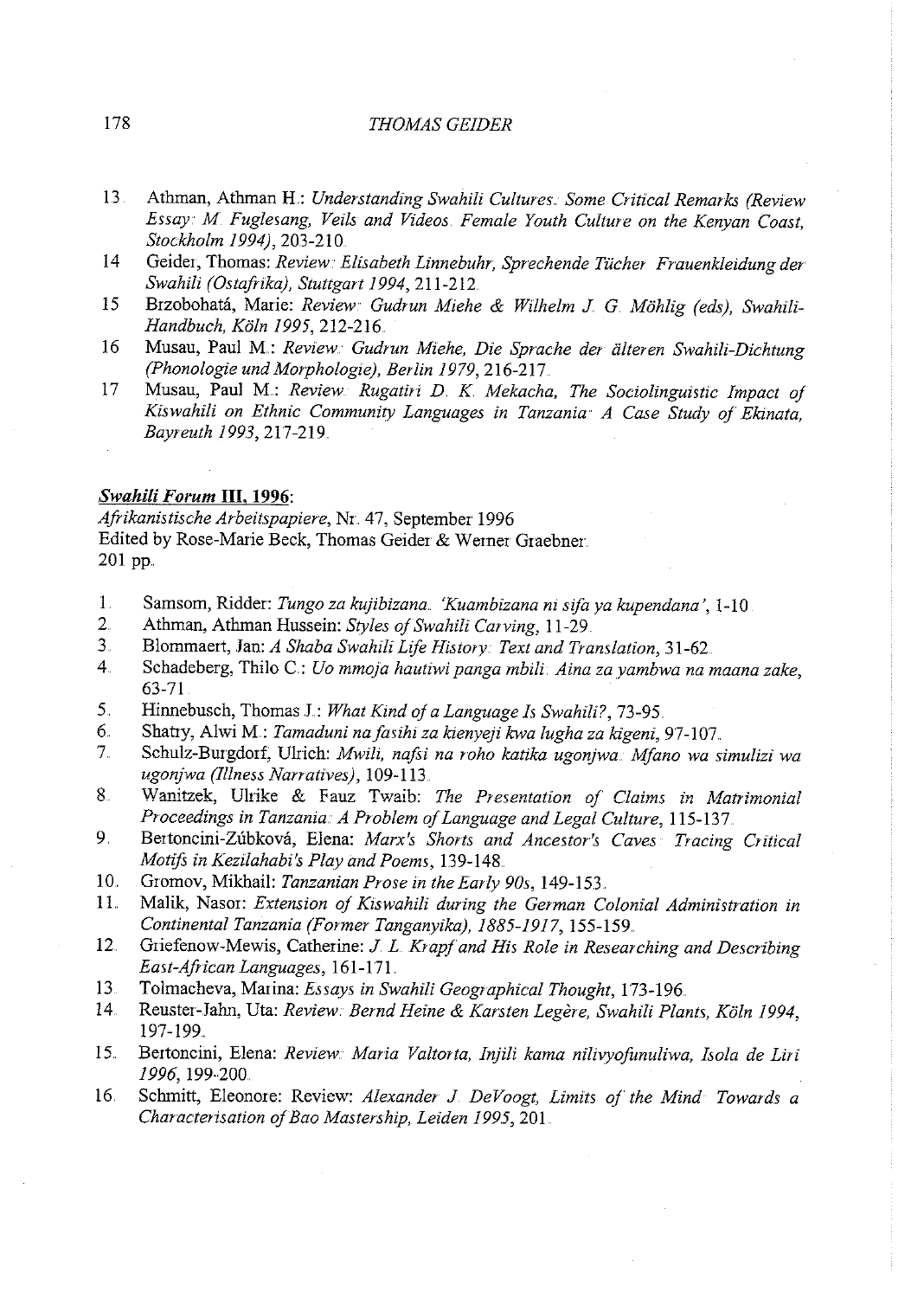#### *Swahili Forum* **IV, 1997:**

*Afrikanistische Arbeitspapiere,* Nr. 51, September 1997 Edited by Rose-Marie Beck, Thomas Geider, Wemer Graebner & Ingo Heine .. 243 pp.

- I. Bearth, Thomas: *Inferential and Counter-Inferential Grammatical Markers in Swahili Dialogue,* 1-22
- 2. Mreta, A bel Y , Thilo C Schadeberg & Gedind Scheckenbach: Kiziwi, *Kipofu na Kilema. Ubaguzz au Heshima?,* 23-54
- 3.. Wald, Benji: *The 0 Tense Marker in the Decline ojthe Swahili Auxiliary Focus System,*  55-82
- <sup>4</sup>Samsom, Ridder: *'Hammatbihi na Wahammabiha' Fasihi ya Kiswahili na Ki:Sa cha Yusuf,* 83-94
- 5 Schulz-Burgdorf, Uhich: *Ujuzi wa watoto I vijana katika simulizi za maisha,* 95-105.
- 6. Bulcaen, Chris: *The Dialogue of an Author: Kezilahabi's 'Kaputula la Marx'*, 107-115<br>7. Wamitila, Kyallo Wadi: Reading the Kenyan Swahili Prose Works: A 'Terra Incognite
- 7. Wamitila, Kyallo Wadi: *Reading the Kenyan Swahili Prose Works .. A 'Terra Incognita'*   $in$  Swahili Literature, 117-125.
- 8. Bertoncini-Zúbková, Elena: *New Tendencies in Swahili Drama*, 127-134.<br>9. Yahva-Othman, Saida: *If the Can Fits, Kanga Names and Women's Voltaire*
- 9 Yahya-Othman, Saida: *If the Cap Fits. Kanga Names and Women's Voice* in *Swahili Society,* 135-149
- 10. Kihore, Y M.: *Kiswahili Naming of the Days of the Week What Went Wrong?,* 151- 156.
- 11. Griefenow-Mewis, Catherine: *Swahili-Loanwords* in *Oromo,* 157-164
- Glaesel, Heidi: They Are Not Just 'Samaki': Towards an Understanding of Fisher *Vocabulary on the Kenya Coast,* 165-179
- 13. Hinnebusch, Thomas J.: *Negotiating the New TUKI English Swahili Dictionary A Critique Fom a Pedagogical and Scholarly Perspective,* 181-218
- 14. Musau, P M. & P M Y Ngugi: *Kiswahili Research* in *Kenyan Universities. Where Are We Now?,* 219c229.
- 15. Schmitt, Eleonore: *Swahili and the Internet,* 230-232
- 16. Klein-Arendt, Reinhard: *Review Yakobo Lumwe, Eine Reise nach Bukoba, Munchen 1996,* 233-234
- 17. Schmitt, Eleonore: *Review Roger Pfister; Internetfor Africanists and Others Interested*  in *Africa, Basel1996,* 234-235.
- 18 Wamitila, Kyallo Wadi: *Review. S. D Idira (comp), Kamusi ya Awali ya Sayansi na Tekinolojia, Dares Salaam 1995,* 236-238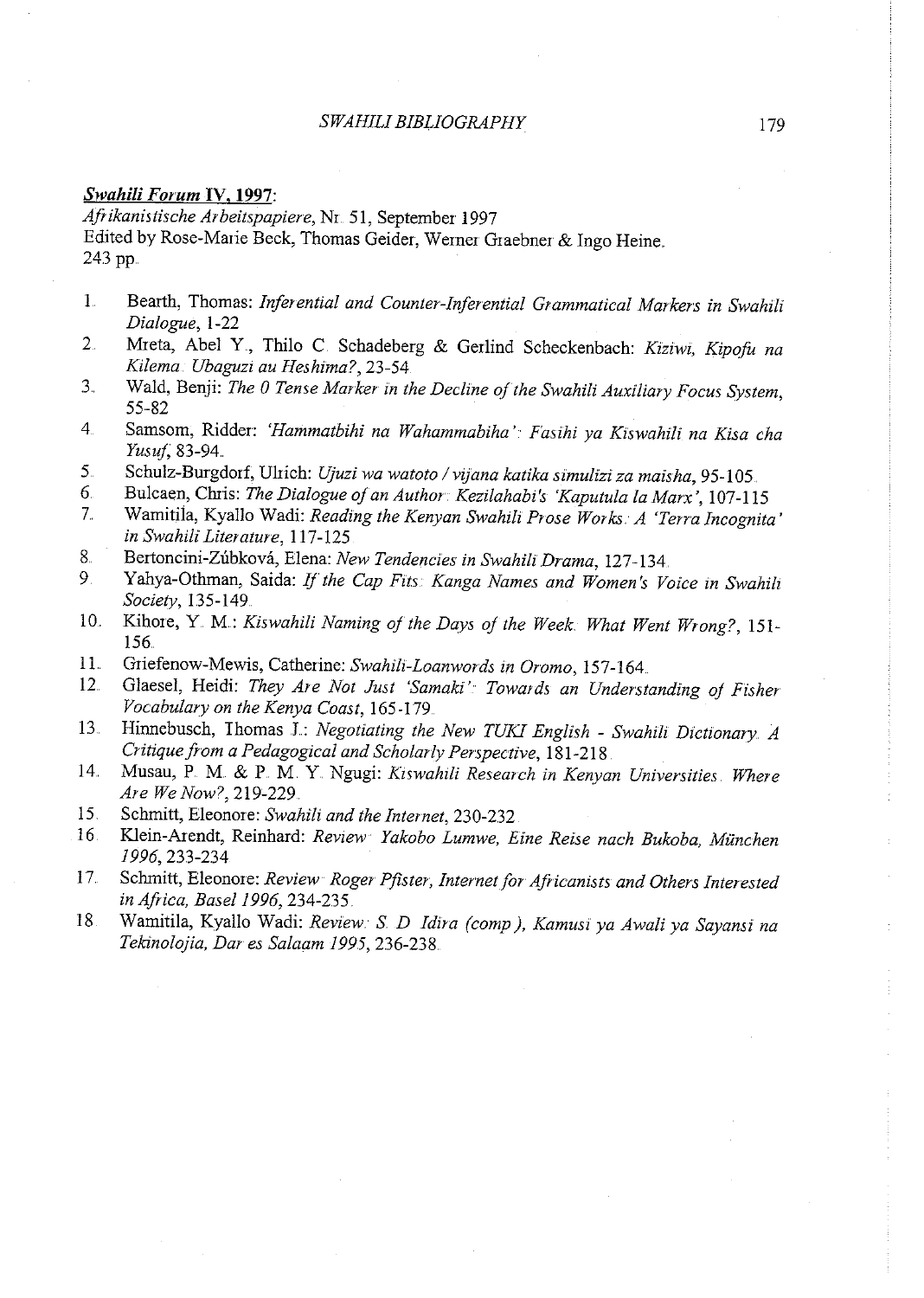## 180 *THOMAS GEIDER*

# *Swahili Forum* **V, 1998:**

*Afrikanistische Arbeitspapiere,* Nr. 55, September 1998 Edited by Rose-Marie Beck, Thomas Geider & Werner Graebner 198 pp ..

- 1. Fair, Laura: Music, Memory and Meaning: *The Kiswahili Recordings of Siti binti Saad*, 1-16.
- 2 Frankl, P **J.** L, Yahya Ali Omar & Janet Topp Fargion: *Kasha Langu. A Popular Song from Swahili Mombasa,* 17-25.
- 3 Bertoncini, E1ena: *Code-Switching in an 'Utendi'? Notes on Arabic Grammar As It Appears in Classical Swahili Poetry,* 27-40.
- 4.. Njozi, Hamza Mustafa: *Critical Artistry in 'Utenzi wa Shufaka* ', 41-51.
- 5. Kri.iger, Marie: *Negotiating Gender Identity and Authority in the Plays of Penina Muhando and Art Katini Mwachofi,* 53-71.
- 6 Gromov, Mikhai1 D..: *'Nagana' and 'Mzingile'- Novel, Tale or Parable?,* 73-78
- 7 Wamiti1a, Kyallo Wadi: *A Philosophical Labyrinth Tracing Two Critical Motifs in Kezilahabz's Prose Works,* 79-91
- 8.. Khamis, Said A M.: *Implication as a Literary Technique in Mohamed S Mohamed's Novels·· 'Kiu' and 'Nyotaya Rehema* ', 93-114.
- 9. d'Hondt, Sigurd: *Institutionalized Identities in Informal Kiswahili Speech Analysis of <sup>a</sup> Dispute between Two Adolescents,* 115-128 ..
- 10 Ngonyani, Deo: *V-to-1 Movement in Kiswahili,* 129-144 ..
- <sup>11</sup>Pasch, Helma & Christiane Strauch: *Ist das Klassenpaar 516 des Swahili ein*  Zwischenlager für Lehnwörter?, 145-154.
- 12. Bechhaus-Gerst, Marianne: *Kiswahili-Speaking Africans in Germany before 1945,* 155- 172
- 13. Tinga, Kaingu Kalume: *Cultural Practice of the Midzichenda at Crossroads. Divination, Healing, Witchcraft and the Statutory Law,* 173-184.
- 14. Zhukov, Andrei: *Shaaban Robert in the Russian Language*, 185-189.
- 15 Schmitt, Eleonore: *Swahili on the Internet* If, 191-195 ..
- 16. Geider, Thomas: *Review Alain Ricard, Ebrahim Hussein.. Theatre swahili et nationalisme tanzanien, Paris 1998,* 197 ..
- 17 Geider, Thomas: *Review Jan* J *De Wolf, Bukusu Tales, Munster 1995,* 198

# *Swahili Forum* **VI, 1999:**

*Afrikanistische Arbeitspapiere,* Nr. 60, December 1999 Edited by Rose-Marie Beck, Thomas Geider & Wemer Graebner. 182 pp.

- 1 Omar, Yahya Ali: *Burdai ya Al-Busiri,* 5-20.
- 2. Samsom, Ridder **H:** *Tunga za Mzee Kimbunga. Haji Gora Haji,* 21-33..
- 3.. Wamitila, Kyallo Wadi: *What's in a Name Towards Literary Onomastics in Kiswahili Literature,* 35-44.
- 4.. Bertoncini-Zubkova, Elena: *Kenyan Literary Kiswahili,* 45-58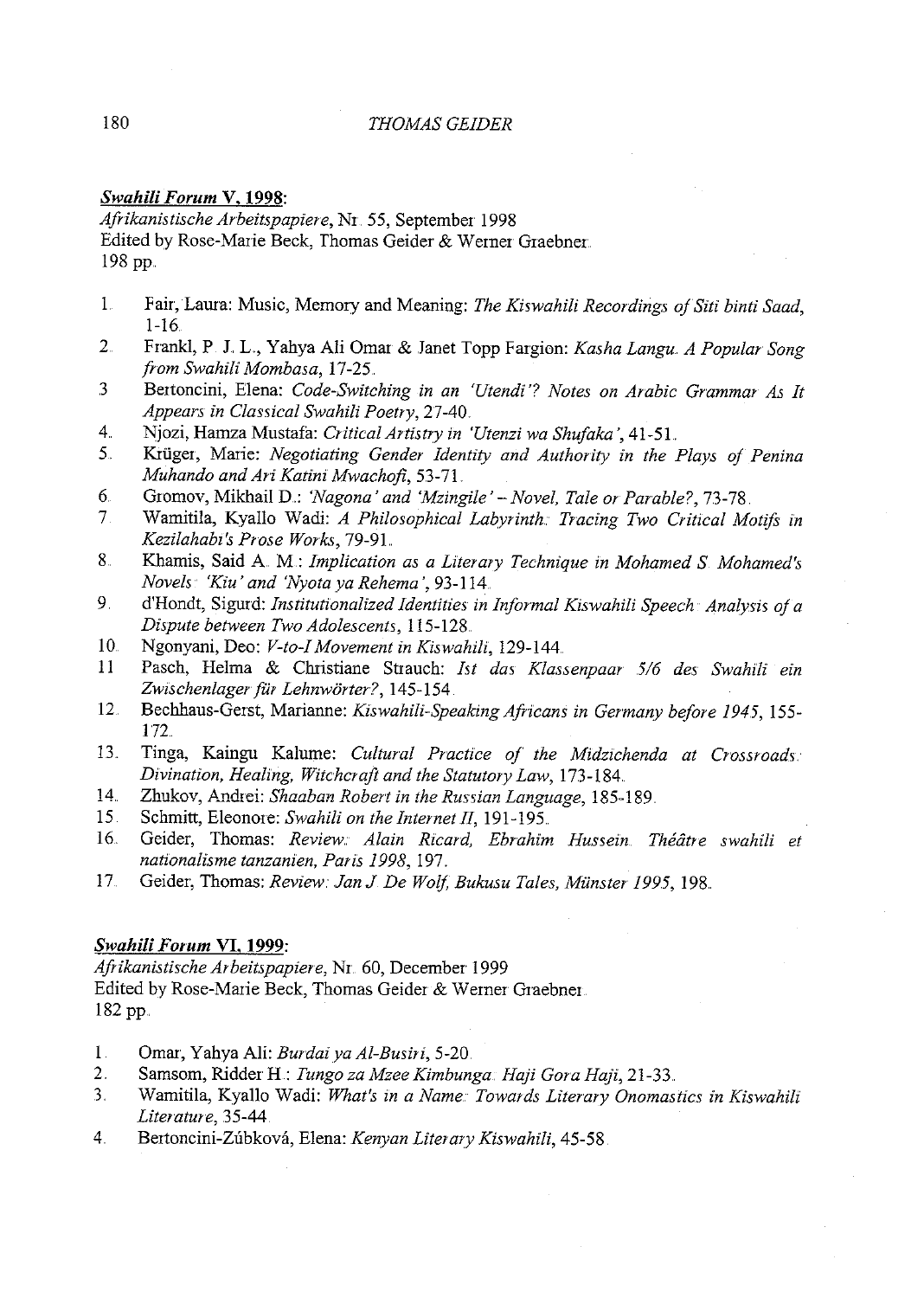- 5. Aiello, Flavia: *Mabadiliko ni maumbile yenyewe. The Thematic and Stylistic Dynamism in S A .. Mohamed's Novel Utengano,* 59-65 ..
- 6. Beck, Rose-Marie: *Comic in Swahili or Swahili Comic?,* 67-101 .
- 7. Pradines, Stephane: *L 'influence indienne dans /'architecture swahili,* 103-120 ..
- 8 Schadeberg, Thilo C.: Nguo-Nyingi Mkoti: *Mwanzishqji wa mji wa Ngoji (Angoche),*  121-130.
- 9. Ngugi, Pamela M. Y: *Kiswahili: Kama Kilivyotumika Nyakati za Vita*, 131-136.<br>10. Musau, Paul M.: *The Liberalization of the Mass Media in Africa and its Imi*
- 10.. Musau, Paul M.: *The Liberalization of the Mass Media in Africa and its Impact on Indigenous Languages: The Case of Kiswahili in Kenya, 137-146.*
- 11. King'ei, Kitula: *Kiswahili Technical Terminology Problems ojDevelopment and Usage in Kenya,* 147-160.
- 12. Frank!, P. J L: *WE. Taylor (1856-1927}. England's Greatest Swahili-Scholar,* 161- 174
- 13.. Bromber, Katrin: *Gustav Neuhaus. Mwalimu wa Kiswahili Mhariri na mtumishi wa serikaliya kikoloni,* 175-182

#### *Swahili Forum* **VII, 1999:**

*Afrikanistische Arbeitspapiere,* Nr. 64, December 1999 .. Edited by Rose-Marie Beck, Lutz Diegner, Thomas Geider & Wemer Graebner. 281 pp.

- 1.. Frank!, P. J. L (in consultation with Yahya Ali Omar): *Siku ya Mwaka The Swahili New Year (with special reference to Mombasa),* 5-31
- 2.. Schadeberg, Thilo C.: *Rangi za Kiswahili,* 33-43.
- 3. King'ei, Kitula: *Matatizo ya Matumizi ya Lugha katika vyombo vya habari. mifano kutoka Kenya,* 45-56 ..
- 4. Novotna, Jana: *Reduplication in Swahili,* 57-73.
- 5 Marten, Lutz: *Agreement with Conjoined Noun Phrases,* 75-96
- 6 Bromber, Katrin: *'Biashara nzuri biashara mbaya' Eine textlinguisti:Sche Untersuchung zum Abgrenzungsdiskur:s* in *der tansanischen Presse (Mambo Leo, 1923),*  97-125
- 7. Bertoncini-Zubkova, E1ena: *Beyond the utenzi ·Narrative Poems by Theobald Mvungi,*  127-143.
- 8 Ngugi, Pamela M. Y.: *Nafasi ya Muziki uliopendwa katika fasihi ya Kiswahili*, 145-152.
- 9 Klein-Arendt, Reinhard: *The Iron Crafts of the Swahili from the Perspective of Historical Semantics,* 153-204
- 10 Yahaya, Moinaecha Cheikh: *L'onomastique comorienne: étude linguistique*, 205-235
- 11. Wilkening, Friederike: *Who Is* J *W T Alien?,* 237-258
- 12.. Reuster-Jahn, Uta: *Review The Rosetta Stone Swahili,259-263*
- 13 Geider, Thomas: *Progressive Swahili Bibliography 1993-2000,265-277*